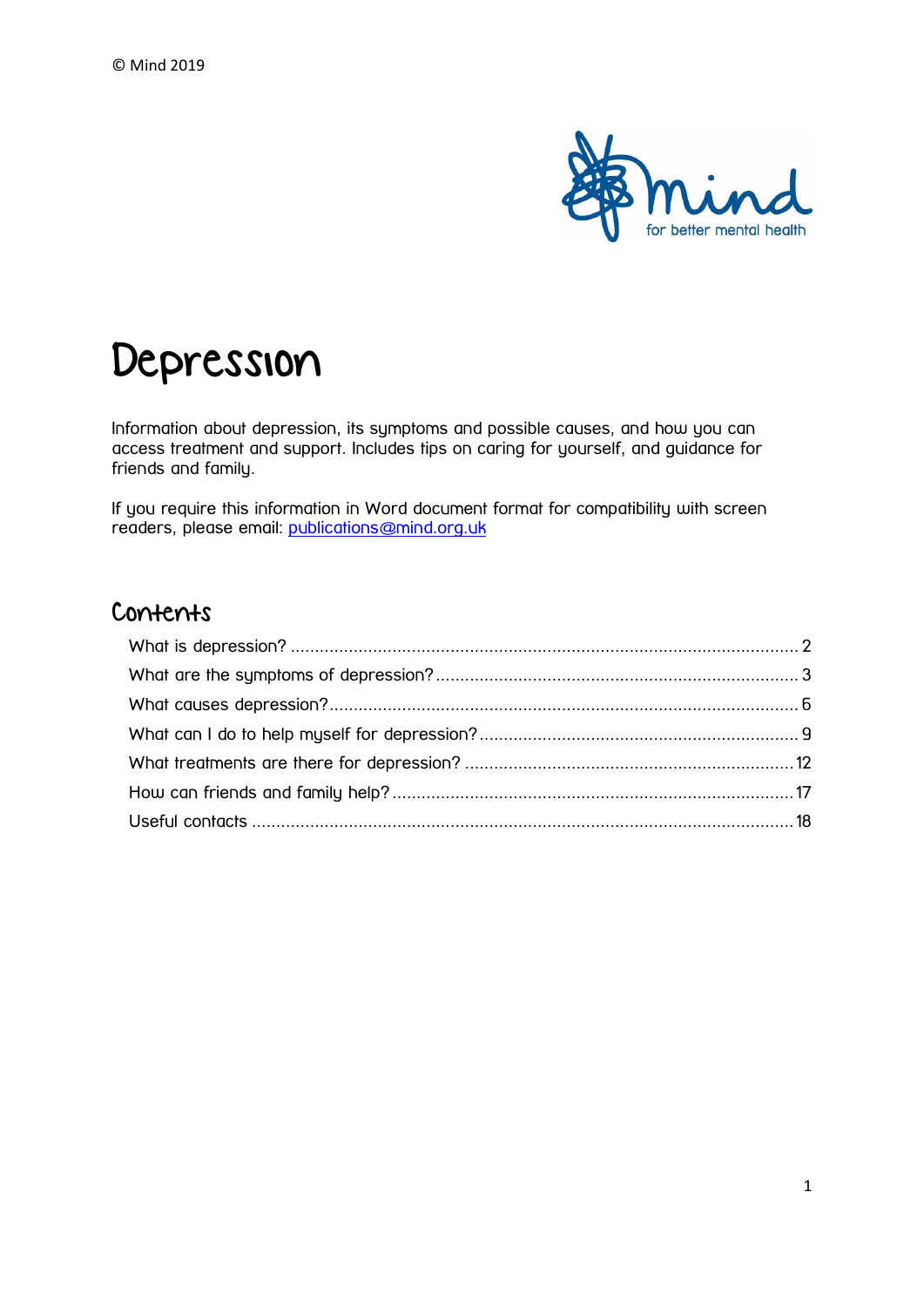# <span id="page-1-0"></span>What is depression?

Depression is a low mood that lasts for a long time, and affects your everyday life.

In its mildest form, depression can mean just being in low spirits. It doesn't stop you leading your normal life but makes everything harder to do and seem less worthwhile. At its most severe, depression can be life-threatening because it can make you feel [suicidal.](https://www.mind.org.uk/information-support/types-of-mental-health-problems/suicidal-feelings/)

"It feels like I'm stuck under a huge grey-black cloud. It's dark and isolating, smothering me at every opportunity."

### When does low mood become depression?

We all have times when our mood is low, and we're feeling sad or miserable about life. Usually these feelings pass in due course.

But if the feelings are interfering with your life and don't go away after a couple of weeks, or if they come back over and over again for a few days at a time, it could be a sign that you're experiencing depression. See our section on the symptoms of depression for more information.

"It starts as sadness then I feel myself shutting down, becoming less capable of coping. Eventually, I just feel numb and empty."

[> Read Amy's blog about living with depression](https://www.mind.org.uk/information-support/your-stories/living-with-depression-my-experience/)

[> Read about Sam's experience of opening up about depression](https://www.mind.org.uk/information-support/your-stories/opening-up-about-depression/)

# Are there different types of depression?

If you are given a diagnosis of depression, you might be told that you have mild, moderate or severe depression. This describes what sort of impact your [symptoms](https://www.mind.org.uk/information-support/types-of-mental-health-problems/depression/symptoms/) are having on you currently, and what sort of [treatment](https://www.mind.org.uk/information-support/types-of-mental-health-problems/depression/treatments/) you're likely to be offered. You might move between different mild, moderate and severe depression during one episode of depression or across different episodes.

There are also some specific tupes of depression:

- Seasonal affective disorder (SAD) depression that occurs at a particular time of year, or during a particular season. See our page on [SAD](https://www.mind.org.uk/information-support/types-of-mental-health-problems/seasonal-affective-disorder/#.Vzso5k32aM8) for more information.
- Dusthumia continuous mild depression that lasts for two years or more. Also called persistent depressive disorder or chronic depression.
- Prenatal depression depression that occurs during pregnancy. This is sometimes also called antenatal depression.
- Postnatal depression (PND) depression that occurs in the weeks and months after becoming a parent. Postnatal depression is usually diagnosed in women, but it can also affect men.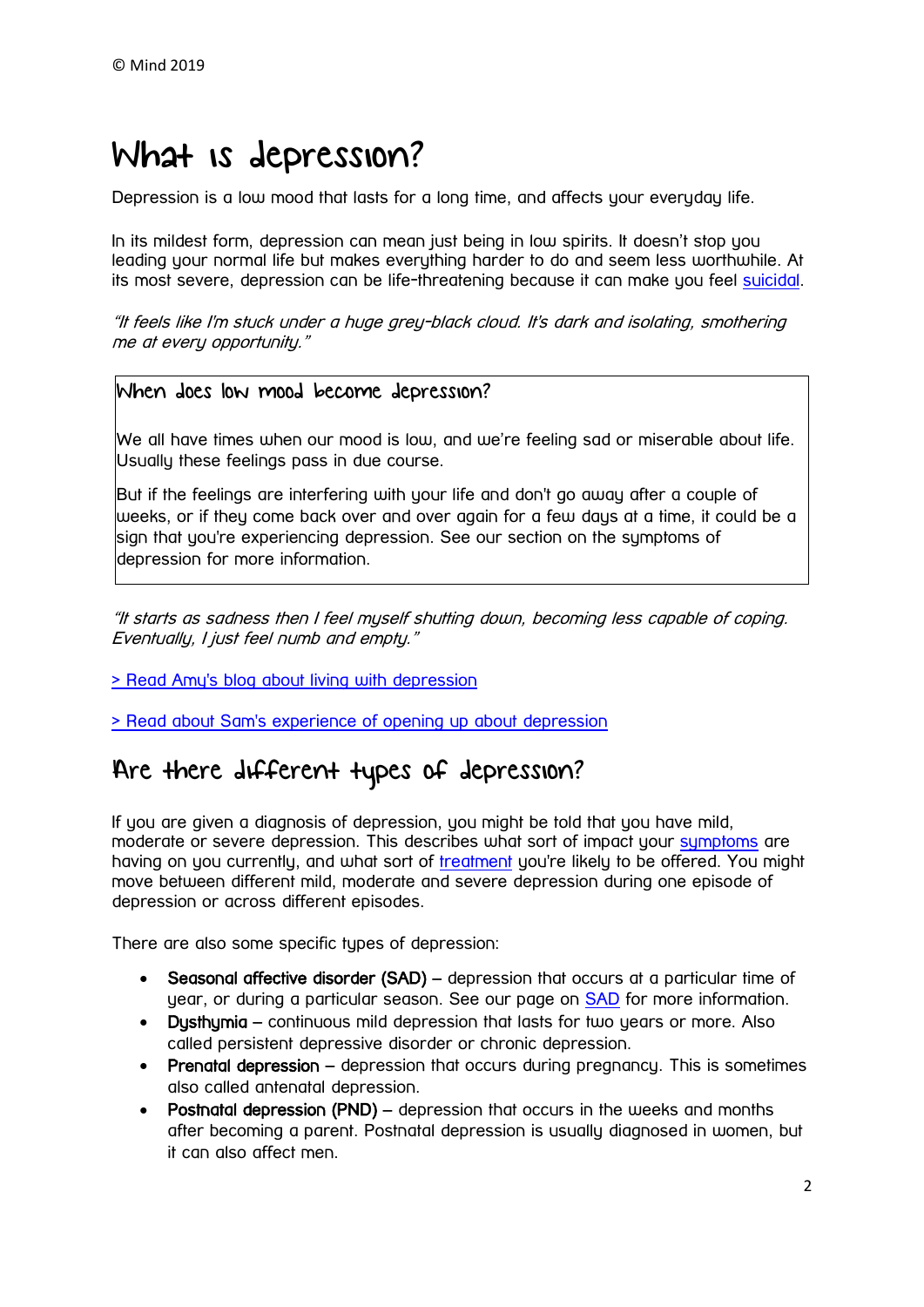See [our page on postnatal depression and perinatal mental health](https://www.mind.org.uk/information-support/types-of-mental-health-problems/postnatal-depression-and-perinatal-mental-health/) for more information. The [PANDAS Foundation](http://www.pandasfoundation.org.uk/) also has information and support for anyone experiencing prenatal or postnatal depression.

### Is premenstrual dysphoric disorder (PMDD) a type of depression?

PMDD is a severe form of premenstrual syndrome (PMS). Many women experience PMS, but for some women their symptoms are severe enough to seriously impact their daily life. This is when you might receive a diagnosis of PMDD.

PMDD is not a type of depression, but most women who experience PMDD find that depression is a major symptom. See [our page on PMDD](https://www.mind.org.uk/information-support/types-of-mental-health-problems/premenstrual-dysphoric-disorder-pmdd/) for more information.

"Sometimes it feels like a black hole but sometimes it feels like I need to cry and scream and kick and shout. Sometimes I go quiet and lock myself in my room and sometimes I have to be doing something at all times of the day to distract myself."

# <span id="page-2-0"></span>What are the symptoms of depression?

There are many signs and symptoms of depression, but everyone's experience will vary. This section covers:

- common signs and symptoms of depression
- psychotic symptoms
- self-harm and suicide
- the risk of isolation
- $\bullet$  anxietu
- depression as a symptom of other mental health problems.

"I had constant low mood, hopelessness, frustration with myself, feeling like I could cry at any moment.

# Common signs and symptoms of depression

Some common signs of depression include:

### How you might feel

- down, upset or tearful
- restless, agitated or irritable
- guilty, worthless and down on yourself
- empty and numb
- isolated and unable to relate to other people
- finding no pleasure in life or things you usually enjoy
- a sense of unreality
- no self-confidence or self-esteem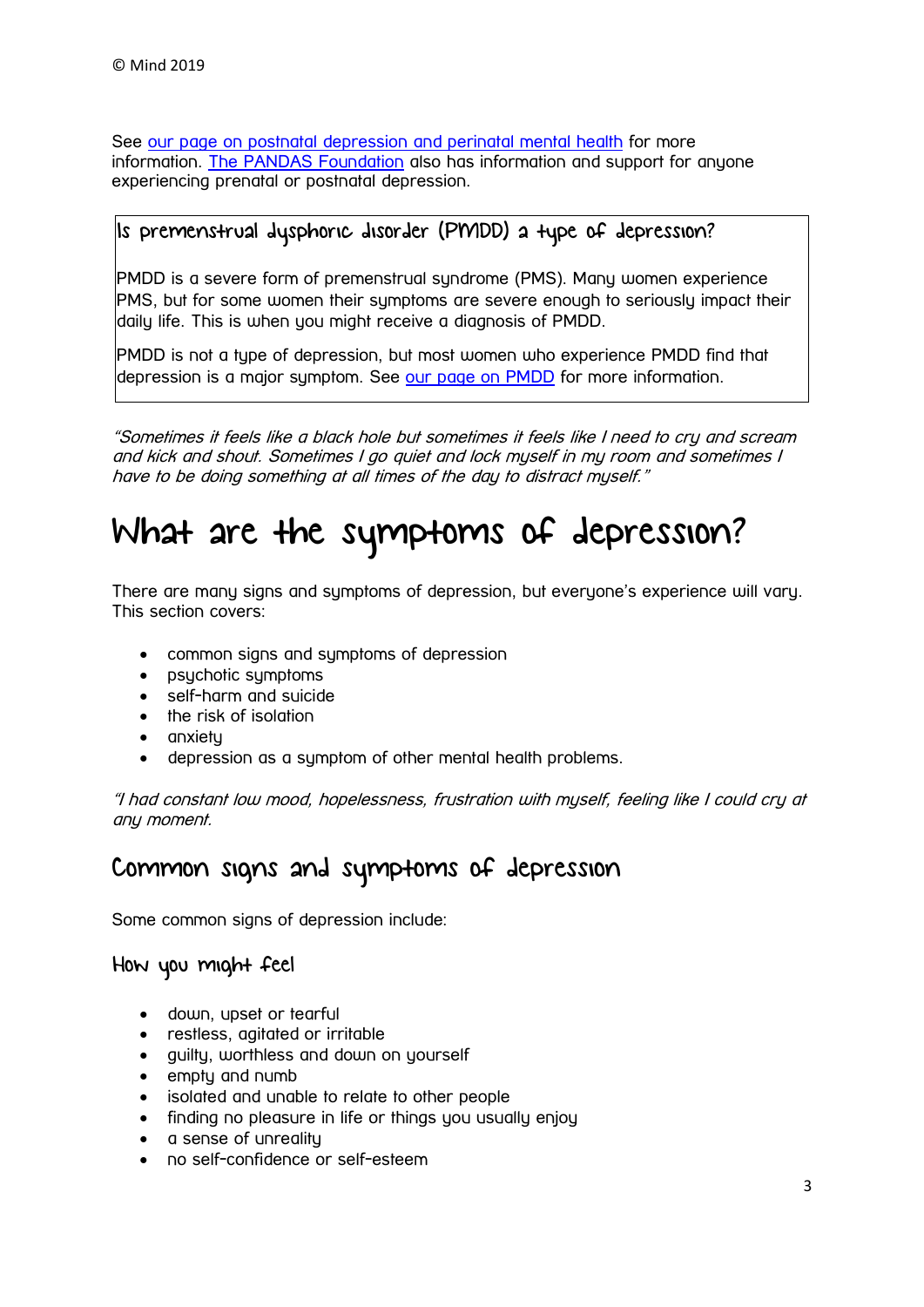- hopeless and despairing
- suicidal.

#### How you might behave

- avoiding social events and activities you usually enjoy
- self-harming or suicidal behaviour
- difficulty speaking, thinking clearly or making decisions
- **•** losing interest in sex
- difficulty remembering or concentrating on things
- using more tobacco, alcohol or other drugs than usual
- **•** difficulty sleeping, or sleeping too much
- feeling tired all the time
- no appetite and losing weight, or eating too much and gaining weight
- physical aches and pains with no obvious physical cause
- moving very slowly, or being restless and agitated

"It felt like I was really tired, all the time. I had no energy or emotion about anything."

## Psychotic symptoms

If you experience an episode of severe depression, you might also experience some psychotic symptoms. These can include:

- delusions, such as [paranoia](https://www.mind.org.uk/information-support/types-of-mental-health-problems/paranoia/)
- hallucinations, such as [hearing voices.](https://www.mind.org.uk/information-support/types-of-mental-health-problems/hearing-voices/)

If you experience psychotic symptoms as part of depression, they're likely to be linked to your depressed thoughts and feelings. For example, you might become convinced that you've committed an unspeakable crime.

These kinds of experiences can feel very real to you at the time, which may make it hard to understand that these experiences are also symptoms of your depression. They can also be quite frightening or upsetting, so it's important to seek [treatment and support.](https://www.mind.org.uk/information-support/types-of-mental-health-problems/depression/treatments/)

You might feel worried that experiencing psychotic symptoms could mean you get a new diagnosis, but psychosis can be a symptom of depression. Discussing your symptoms with your doctor can help you get the right support and treatment.

See our pages on **[psychosis](https://www.mind.org.uk/information-support/types-of-mental-health-problems/psychosis/)** for more information.

## Self-harm and suicide

If you are feeling low, you might use self-harming behaviours to cope with difficult feelings. Although this might make you feel better in the short term, self-harm can be very dangerous and can make you feel a lot worse in the long term. See our pages on [self](https://www.mind.org.uk/information-support/types-of-mental-health-problems/self-harm/)[harm](https://www.mind.org.uk/information-support/types-of-mental-health-problems/self-harm/) for more information.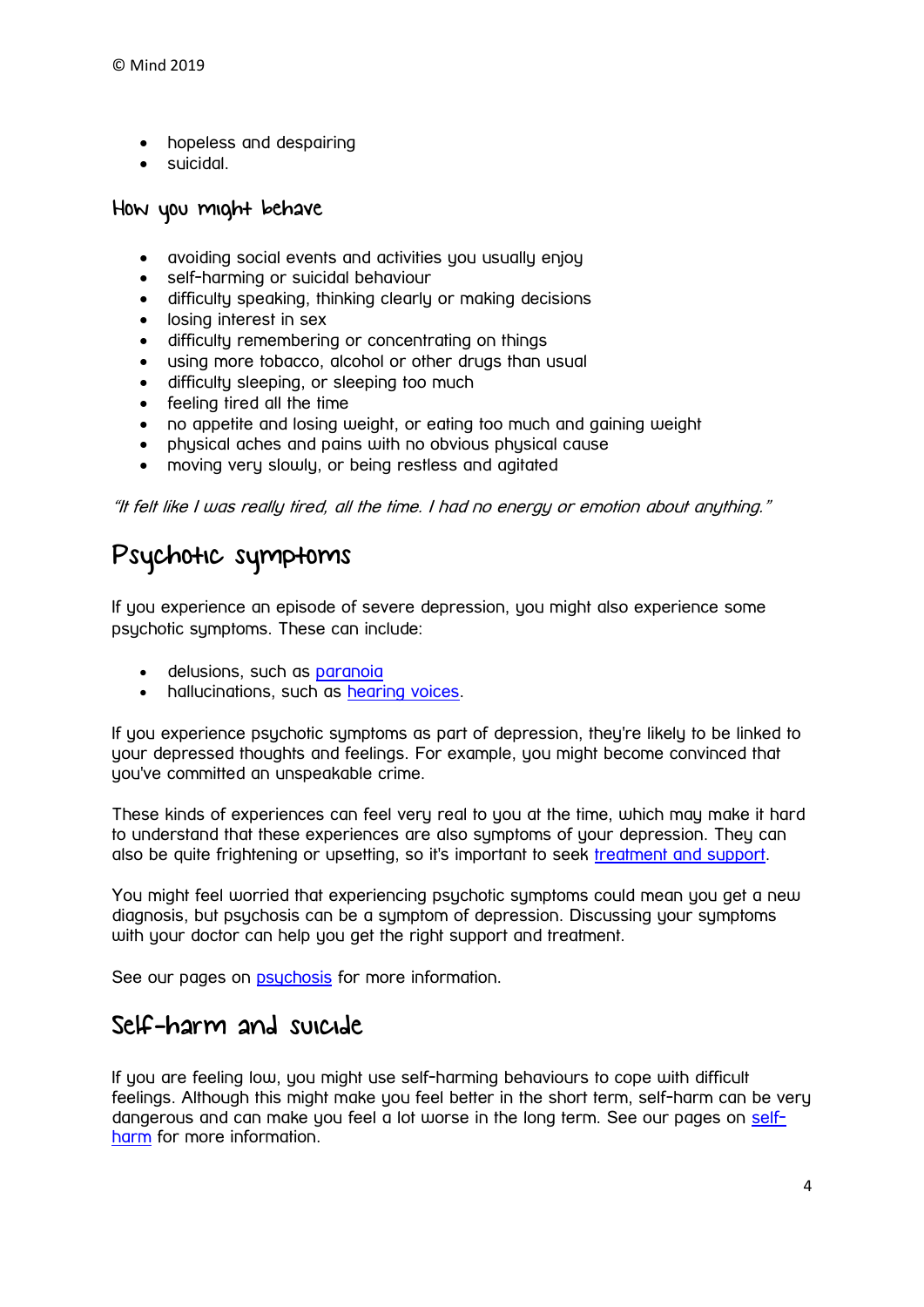"The hardest thing for me is I can never forget I am a carer. Even if I get some 'me time', first I have to organise alternative care and if I can't get it, I have to cancel what I wanted to do."

When you're feeling really low and hopeless, you might find yourself thinking about suicide. Whether you're only thinking about the idea, or actually considering a plan to end your life, these thoughts can feel difficult to control and very frightening.

If you're worried about acting on thoughts of suicide, you can call an ambulance, go straight to A&E or call the [Samaritans](https://www.samaritans.org/how-we-can-help-you/contact-us) for free on 116 123 to talk.

See our pages on [how to cope with suicidal feelings](https://www.mind.org.uk/information-support/types-of-mental-health-problems/suicidal-feelings/helping-yourself-now/) for more information.

# The risk of isolation

It can sometimes be hard to explain your thoughts and feelings to others. You might find it difficult to talk about your depression and instead you might cut yourself off from other people. The more overwhelming your symptoms, the more isolated and lonely you might become.

Without treatment and support, depression can have an impact on your relationships, work, finances and overall health, so it's important to get help as early as possible. See our pages on [treatment and support](https://www.mind.org.uk/information-support/types-of-mental-health-problems/depression/treatments/) for more information.

# Anxiety

It's very common to experience depression and anxiety together. Some symptoms of depression can also be symptoms of anxiety, for example:

- feeling restless
- being agitated
- struggling to sleep and eat.

See our pages on **[anxiety](https://www.mind.org.uk/information-support/types-of-mental-health-problems/anxiety-and-panic-attacks/)** for more information.

"I flit between states of anxiety and depression. At times, each seems to fuel the other."

# Can depression be a symptom of other mental health problems?

Depression can be a part of several mental health problems, such as:

- [bipolar disorder](https://www.mind.org.uk/information-support/types-of-mental-health-problems/bipolar-disorder/)
- [borderline personality disorder](https://www.mind.org.uk/information-support/types-of-mental-health-problems/borderline-personality-disorder-bpd/) (BPD) and other [personality disorders](https://www.mind.org.uk/information-support/types-of-mental-health-problems/personality-disorders/)
- **•** [schizoaffective disorder.](https://www.mind.org.uk/information-support/types-of-mental-health-problems/schizoaffective-disorder/)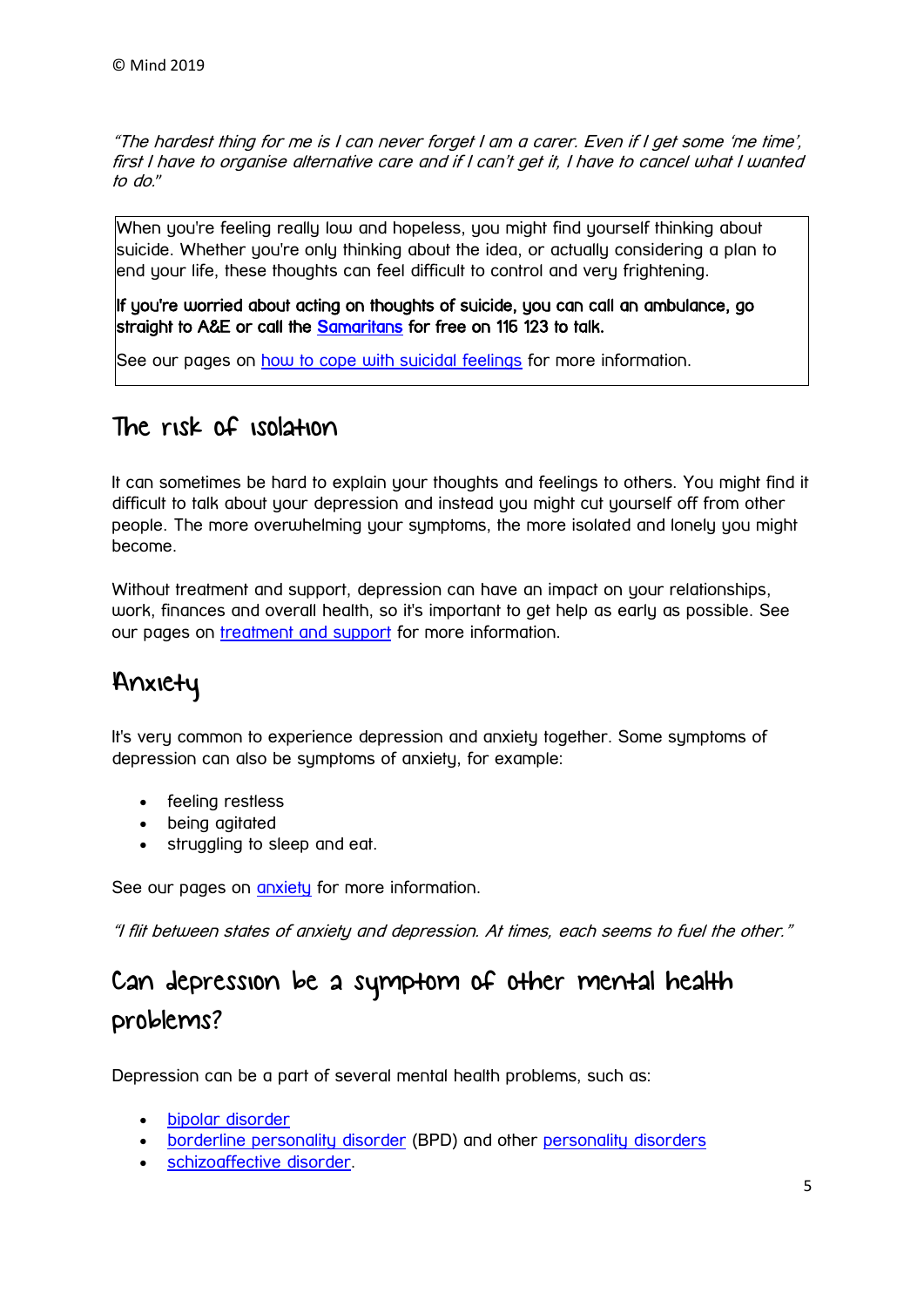If feelings of low mood or suicidal thoughts are the reason you first speak to your doctor about your mental health, your GP might offer you treatment for depression without realising that you are also experiencing other symptoms.

If you think you're experiencing other symptoms, you can talk to your doctor about this to make sure you're getting the right treatment to help you. See our pages on seeking help [for a mental health problem](https://www.mind.org.uk/information-support/guides-to-support-and-services/seeking-help-for-a-mental-health-problem/where-to-start/#.VUnjePDjUW4) for information on how to make sure your voice is heard, and what you can do if you're not happy with your doctor.

# <span id="page-5-0"></span>What causes depression?

There are several ideas about what causes depression. It can vary a lot between different people, and for some people a combination of different factors may cause their depression. Some find that they become depressed without any obvious reason.

In this section you can find information on the following possible causes of depression:

- childhood experiences
- life events
- other mental health problems
- physical health problems
- genetic inheritance
- medication, recreational drugs and alcohol
- sleep, diet and exercise.

### Is depression caused by a chemical imbalance?

The human brain is extremely complicated. Because antidepressants work by changing brain chemistry, some people have assumed that depression is caused by changes in brain chemistry which are then 'corrected' by the drugs. Some doctors may tell you that you have a 'chemical imbalance' and need medication to correct it.

But the evidence for this is very weak, and if changes to brain chemistry occur, we don't know whether these are the result of the depression or its cause.

## Childhood experiences

There is good evidence to show that going through difficult experiences in your childhood can make you vulnerable to experiencing depression later in life. This could be:

- physical, sexual or emotional abuse
- neglect
- the loss of someone close to you
- traumatic events
- an unstable family situation.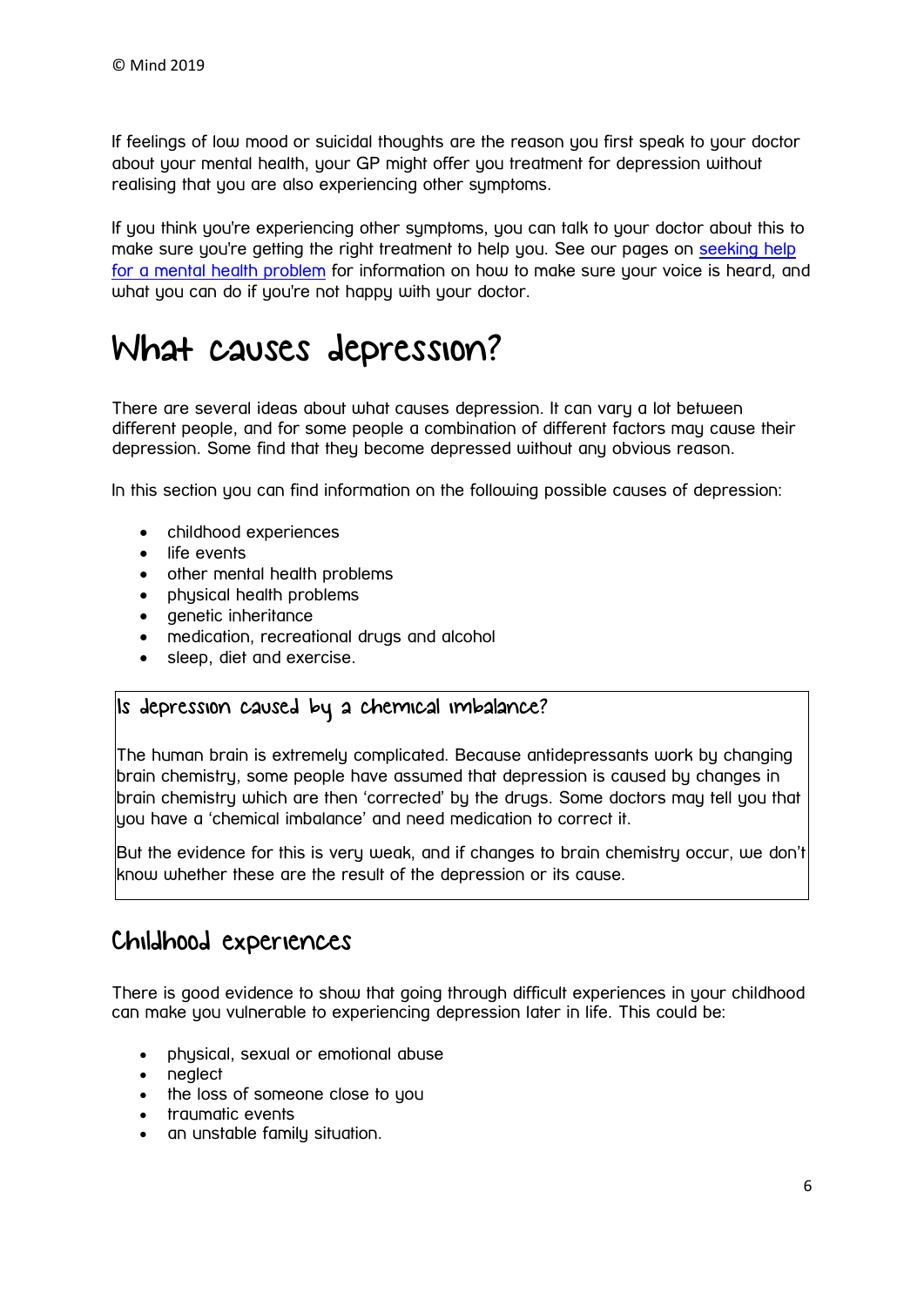Research shows that going through lots of smaller challenging experiences can have a bigger impact on your vulnerability to depression than experiencing one major traumatic event.

Difficult experiences during your childhood can have a big impact on your [self-esteem](https://www.mind.org.uk/information-support/types-of-mental-health-problems/self-esteem/) and how you learned to cope with difficult emotions and situations. This can make you feel less able to cope with life's ups and downs, and lead to depression later in life.

[NAPAC](http://napac.org.uk/) support anyone who experienced abuse in childhood – including sexual, physical and emotional abuse, and neglect.

"I first experienced depression at 15, after psychological abuse and domestic violence (both myself and my mother) at the hands of my father, for many years."

## Life events

In many cases, you might find your depression has been triggered by an unwelcome, stressful or traumatic event. This could be:

- losing your job or unemployment
- the end of a relationship
- [bereavement](https://www.mind.org.uk/information-support/guides-to-support-and-services/bereavement/)
- major life changes, like changing job, moving house or getting married
- being physically or sexually assaulted
- being bullied or abused.

"I started to feel that depression really took a hold after a torrid time in my job, where I was bullied – I just crumbled."

It's not just negative experiences that cause depression, but how we deal with them. If you don't have much support to help you cope with the difficult emotions that come with these events, or if you're already dealing with other difficult situations, you might find that a low mood develops into depression.

"My depression seems to flare up during times when I am stressed and isolated from other people."

## When does grief become depression?

Grief, and the low mood that comes with it, is a natural response to losing someone or something we love. How long your grief, or bereavement, lasts will be individual to you. This period of feeling low is referred to as [bereavement.](https://www.mind.org.uk/information-support/guides-to-support-and-services/bereavement/)

But if you feel that what you're experiencing might be something more than just grief, you can talk to your doctor about it.

You might want to try bereavement counselling first, as this may be more helpful for you than general treatment for depression. [Cruse Bereavement Care](http://www.cruse.org.uk/) offers support and counselling for anyone affected by bereavement.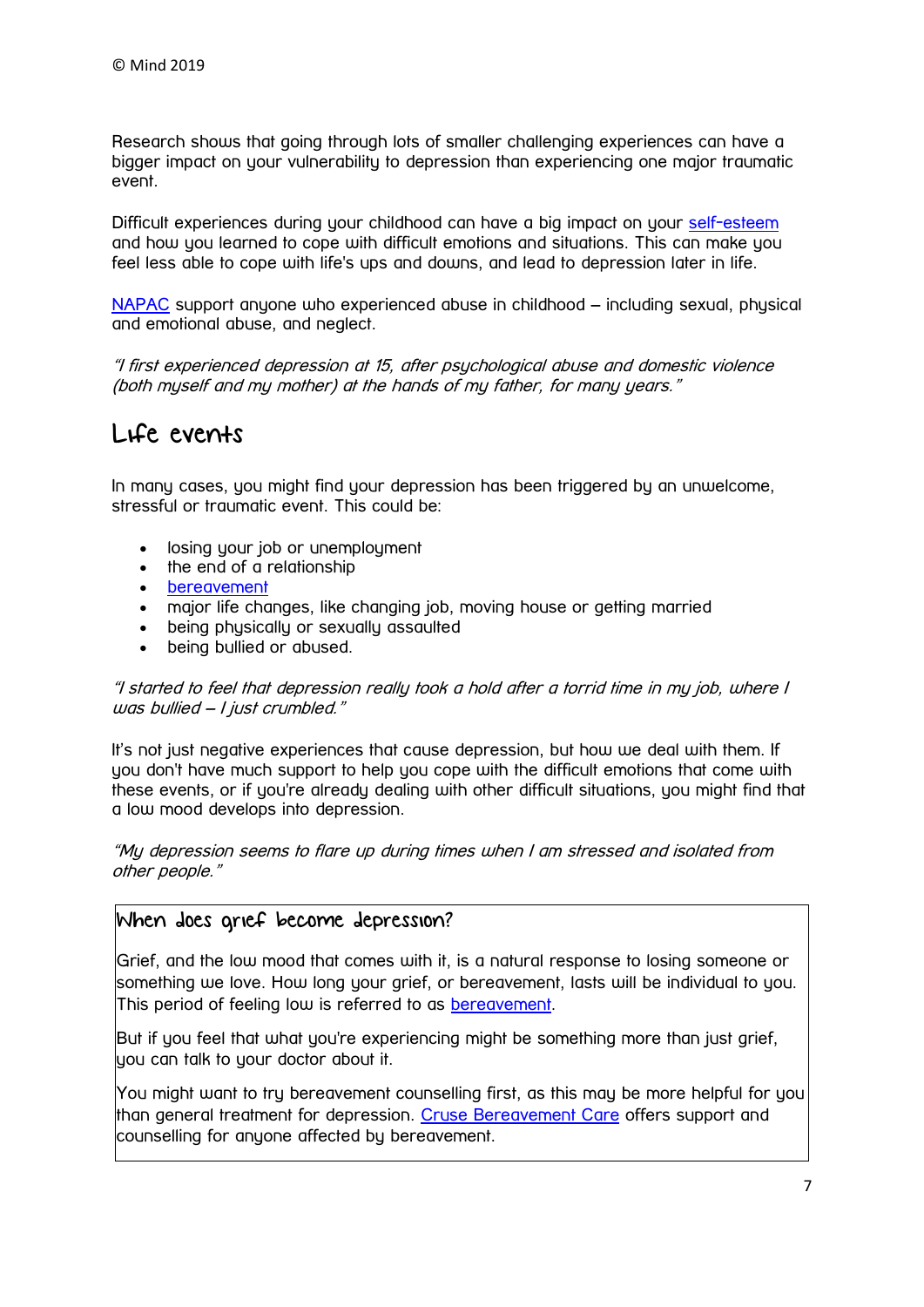"For me, it started when my mother died. After struggling and burying things deeper, I finally cracked."

## Other mental health problems

If you experience another mental health problem, it's common to also experience depression. This might be because coping with the symptoms of your mental health problem can trigger depression. You may find you experience depression if you also experience:

- [anxiety](https://www.mind.org.uk/information-support/types-of-mental-health-problems/anxiety-and-panic-attacks/)
- [eating problems](https://www.mind.org.uk/information-support/types-of-mental-health-problems/eating-problems/)
- [PTSD.](https://www.mind.org.uk/information-support/types-of-mental-health-problems/post-traumatic-stress-disorder-ptsd/)

# Physical health problems

Poor health can contribute to your risk of developing depression. Many health problems can be quite difficult to manage, and can have a big impact on your mood. These could be:

- chronic (long-term) physical health problems
- life-threatening physical illnesses
- physical health problems that significantly change your lifestyle.

You might be offered support for your mental health at the same time as you are treated for a physical health problem, as part of your overall treatment.

There are some physical health problems that can cause depression:

- conditions affecting the brain and nervous system
- hormonal problems, especially thyroid and parathyroid problems
- symptoms relating to the menstrual cycle or the menopause
- low blood sugar
- sleep problems.

If you think any of the above conditions apply to you, make sure your doctor knows about them. Some can be diagnosed by simple blood tests – your doctor may suggest these are done to help make the right diagnosis, or you can ask for blood tests if you think they may be relevant.

## Genetic inheritance

Although no specific genes for depression have been identified, research has shown that if you have a close family member with depression, you are more likely to experience depression yourself.

While this might be caused by our biology, this link could also be because we usually learn behaviour and ways of coping from the people around us as we grow up.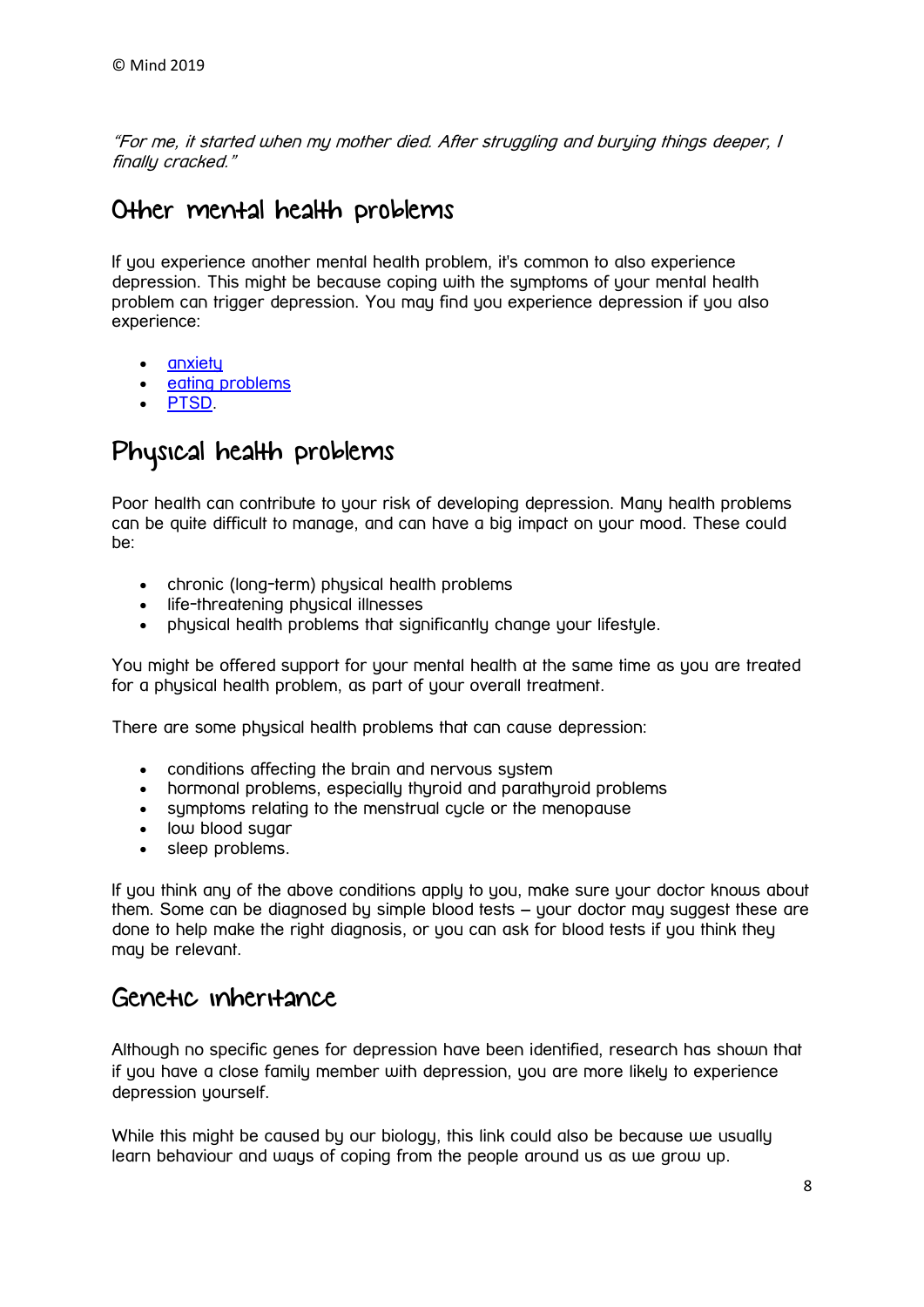## Medication, recreational drugs and alcohol

Depression can be a side effect of a lot of different medicines. If you are feeling depressed after starting any kind of medication, check the patient information leaflet to see whether depression is a side effect, or ask your doctor. If you think a drua is causing your depression, you can talk to your doctor about taking an alternative, especially if you are expecting your treatment to last some time.

Alcohol and recreational drugs can both cause depression. Although you might initially use them to make yourself feel better, or to distract yourself, they can make you feel worse overall. See our pages on the mental health effects of [recreational drugs and alcohol](https://www.mind.org.uk/information-support/types-of-mental-health-problems/drugs-recreational-drugs-alcohol/) for more information.

## Sleep, diet and exercise

A poor diet and lack of sleep and exercise can affect your mood, and make it harder for you to cope with difficult things going on in your life.

Although a poor diet, or not getting enough sleep or exercise, cannot directly cause depression, they can make you more vulnerable to developing it.

See our pages on [food and mood,](https://www.mind.org.uk/information-support/tips-for-everyday-living/food-and-mood/) [sleep problems](https://www.mind.org.uk/information-support/types-of-mental-health-problems/depression/causes/) and [physical activity](https://www.mind.org.uk/information-support/tips-for-everyday-living/physical-activity-and-your-mental-health/) for more information.

# <span id="page-8-0"></span>What can I do to help myself for depression?

Experiencing depression can be very difficult, but there are steps you can take that might help. This section has some suggestions for you to consider:

- talk to someone you trust
- try peer support
- try mindfulness
- look after your physical health
- try to keep active
- keep a mood diary
- spend time in nature
- practise self-care.

Some people find these ideas useful, but remember that different things work for different people at different times. Only try what you feel comfortable with, and try not to put too much pressure on yourself. If something isn't working for you (or doesn't feel possible just now), you can try something else, or come back to it another time.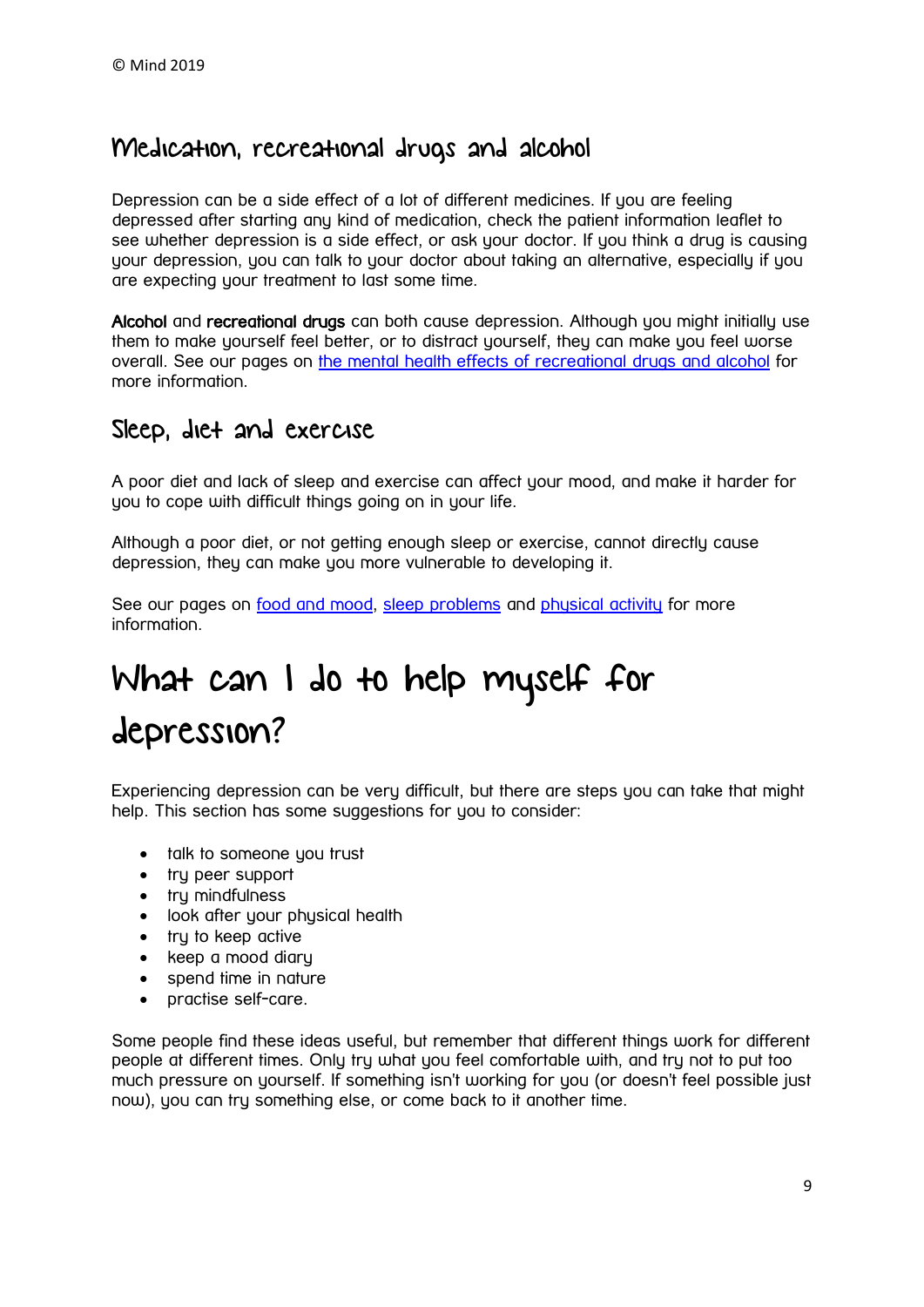## Talk to someone you trust

It might feel hard to start talking about how you are feeling, but many people find that just sharing their experiences can help them feel better. It may be that just having someone listen to you and show they care can help in itself.

If you aren't able to open up to someone close to you, the [Samaritans](https://www.samaritans.org/) run a 24-hour helpline that you can call to talk to someone confidentially.

[Read Jess' blog about how talking about her depression made her feel less alone.](https://www.mind.org.uk/information-support/your-stories/talking-made-me-feel-less-alone/#.W7eAL9dKiUk)

"[What helps is] surrounding myself with friends and family who understand without pointing it out, who treat me normally but recognise that everyday life can be a struggle sometimes."

# Try peer support

Peer support brings together people who've had similar experiences to support each other. Many people find it helps them to share ideas about how to stay well, connect with others and feel less alone. You could:

- Contact a specialist organisation. For example, you can find details of support groups, forums and helplines on the [SANE](http://www.sane.org.uk/what_we_do/support/supportforum) and [CALM](https://www.thecalmzone.net/) websites.
- Join [Elefriends, Mind's supportive online community.](https://www.mind.org.uk/elefriends/)
- Contact [Mind's Infoline](https://www.mind.org.uk/information-support/helplines/) and ask about support groups near you. Alternatively, you could use [our interactive map to find your local Mind,](https://www.mind.org.uk/information-support/local-minds/) and contact them directly.

See our pages on [peer support](https://www.mind.org.uk/information-support/drugs-and-treatments/peer-support/) for more information about what peer support involves, and how to find peer support that suits you. If you're new to online peer support, you might find it helpful to read our information on [online mental health.](https://www.mind.org.uk/information-support/tips-for-everyday-living/online-mental-health/)

[Read Sue's blog about finding a place to fit in at her local peer support group](https://www.mind.org.uk/information-support/your-stories/finding-a-place-to-fit-in/#.W7eWUddKiUl)[.](https://www.mind.org.uk/information-support/your-stories/finding-a-place-to-fit-in/#.W7eQyddKiUk)

"[I find reading other people's experiences makes me feel less like I'm alone in this. It's actually made me feel more comfortable."

# Try mindfulness

Mindfulness is a way of giving your full attention to the present moment. Some studies show that practising mindfulness can help to manage depression.

Some structured [mindfulness-based therapies](https://www.mind.org.uk/information-support/drugs-and-treatments/mindfulness/how-to-learn-mindfulness/) have also been developed to treat these problems more formally. For example, the [National Institute of Health and Care](https://www.nice.org.uk/)  [Excellence](https://www.nice.org.uk/) (NICE) recommends mindfulness-based cognitive therapy for the management of depression.

See our pages on [mindfulness](https://www.mind.org.uk/information-support/drugs-and-treatments/mindfulness/#.XBokl9L7SUk) for more information about what it involves and how to get started.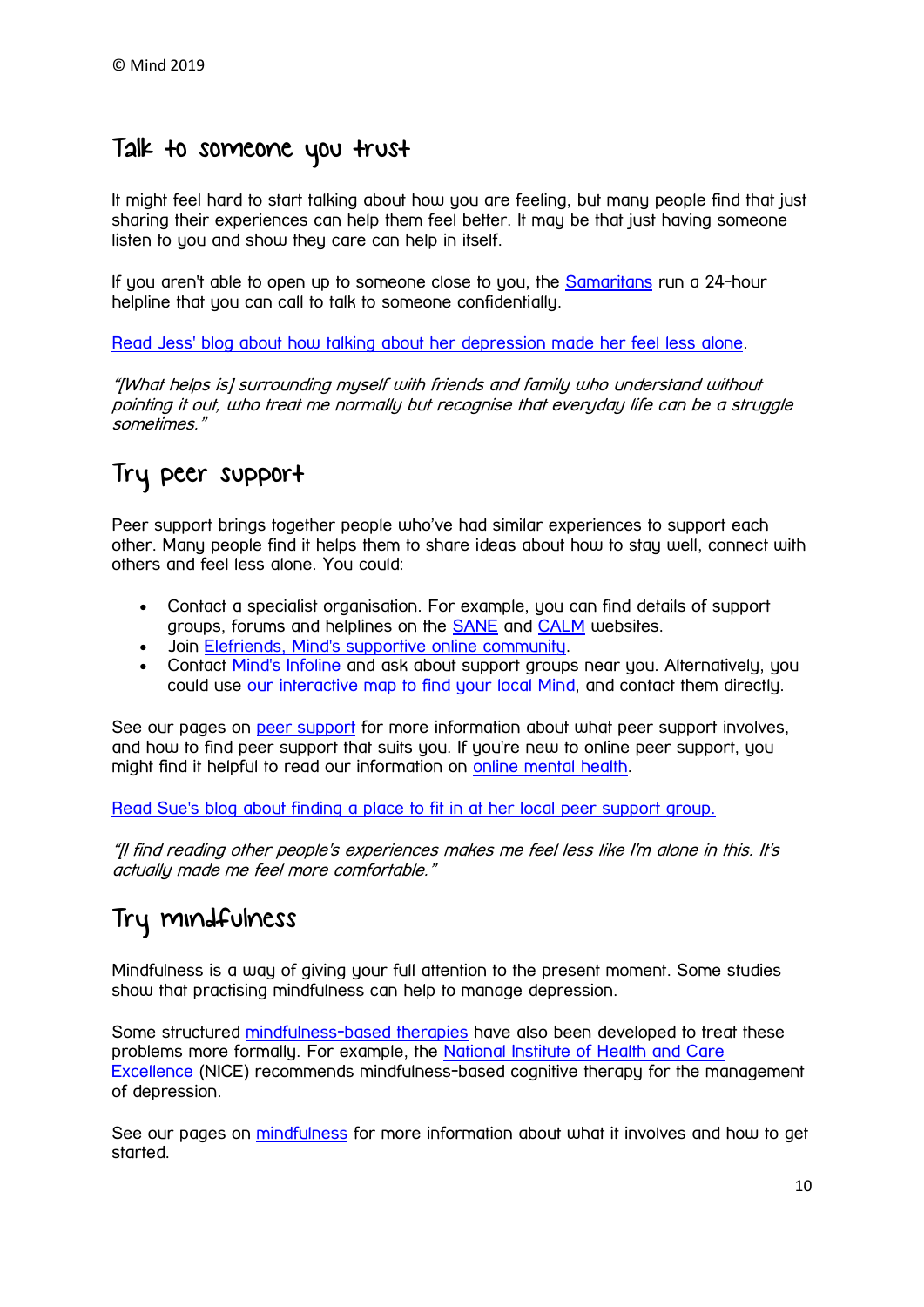"Mindfulness does help me with my mental health issues. It's not the cure and it won't work every single time, but it has helped me to alleviate anxiety and depression by centring my thoughts."

# Look after your physical health

Experiencing depression can make it hard to find the energy to look after yourself. But taking steps to look after your physical health can make a difference to how you feel:

- Try to get good sleep. For lots of people who experience depression, sleeping too little or too much can be a daily problem. Getting good sleep can help to improve your mood and increase your energy levels. See our pages on [coping with sleep](https://www.mind.org.uk/information-support/types-of-mental-health-problems/sleep-problems/)  [problems](https://www.mind.org.uk/information-support/types-of-mental-health-problems/sleep-problems/) for tips to help.
- Think about your diet. Eating regularly and keeping your blood sugar stable can make a difference to your mood and energy levels. See our pages on [food and](https://www.mind.org.uk/information-support/tips-for-everyday-living/food-and-mood/)  [mood](https://www.mind.org.uk/information-support/tips-for-everyday-living/food-and-mood/) for more tips.
- Try to do some physical activity. Many people find exercise a challenge but activities like yoga, swimming or walking can be a big boost to your mood. If you don't feel confident doing exercise, you could start off with smaller activities - such as gentle chair-based exercises in your own home - and build from there. See our pages on [physical activity and your mental health](https://www.mind.org.uk/information-support/tips-for-everyday-living/physical-activity-and-your-mental-health/) for more information.
- Try to look after your hygiene. When you're experiencing depression, it's easy for hygiene to not feel like a priority. But small things, like taking a shower and getting fully dressed whether or not you're going out of the house, can make a big difference to how you feel.
- Try to avoid recreational drugs and alcohol. While you might want to use recreational drugs or alcohol to cope with difficult feelings about yourself, in the long run they can make you feel worse and can prevent you from dealing with underlying problems. We have more information about how recreational drugs and [alcohol can affect your mental health.](https://www.mind.org.uk/information-support/types-of-mental-health-problems/drugs-recreational-drugs-alcohol/)

[Read Karl's blog about how exercise helped him manage his depression.](https://www.mind.org.uk/information-support/your-stories/red-january-transformed-the-way-i-manage-my-depression/#.W7eLs9dKiUk)

"I try to keep active, even if that's just getting out of bed, washed and ready before 10am, so that the days don't become an endless blur of nothingness."

# Try to keep active

- Tru joining a group. This could be anuthing from a community project or a sports team to a hobby group. The important thing is to find an activity you enjoy, or perhaps something you've always wanted to try, to help you feel motivated.
- Try new things. Trying something new, like starting a new hobby, learning something new or even truing new food, can help boost your mood and break unhelpful patterns of thinking and behaviour.
- Try volunteering. Volunteering, or just offering to help someone out, can make you feel better about yourself and less alone. Your local [Volunteer Centre](https://www.ncvo.org.uk/ncvo-volunteering/find-a-volunteer-centre) and the charity [Do-It](https://do-it.org/) can help match you with a volunteering opportunity in your area.
- Set realistic goals. Try to set yourself achievable goals, like getting dressed every day or cooking yourself a meal. Achieving these things can help you feel good and boost your self-confidence, and help you move on to bigger goals.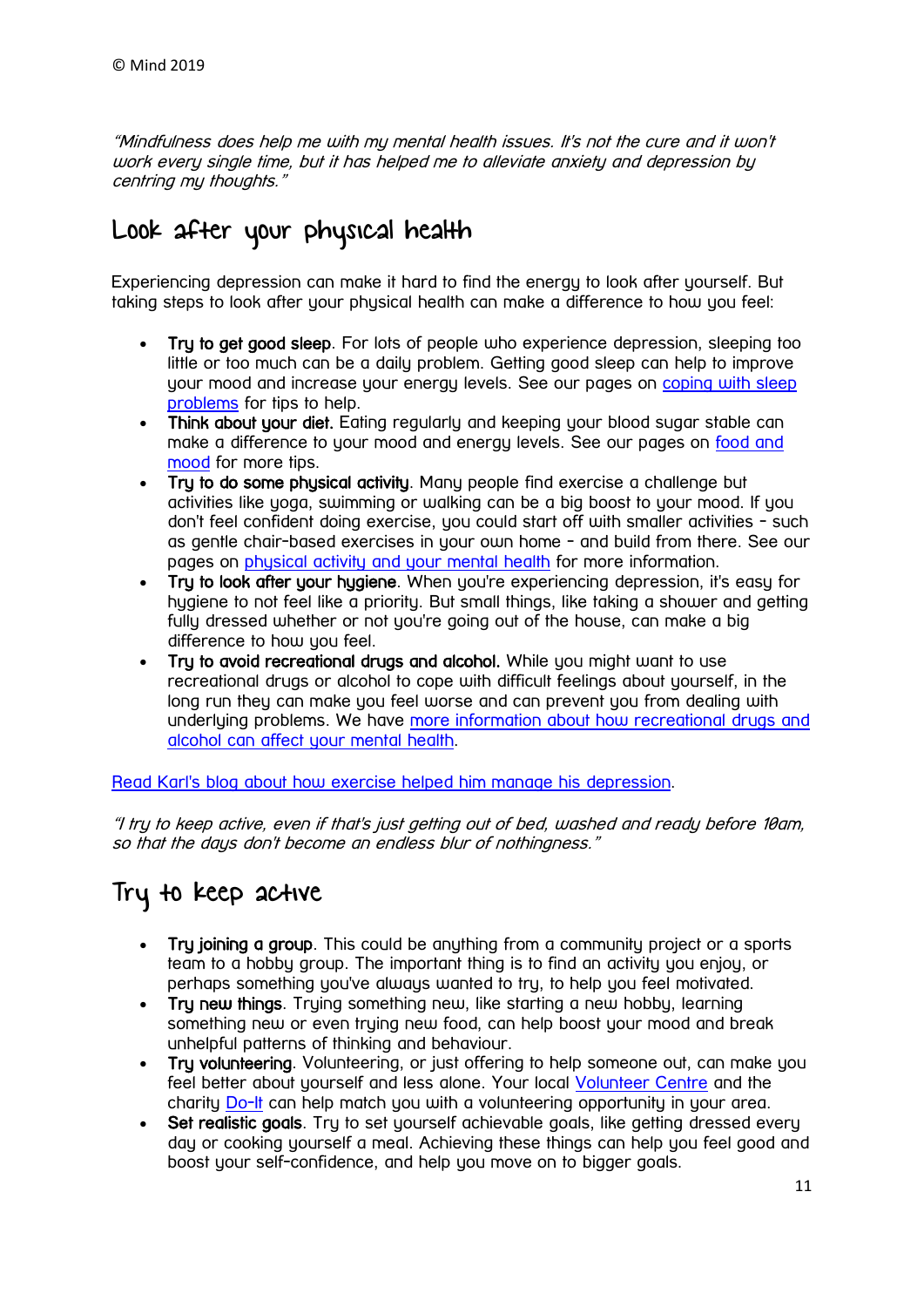[Read Vidura's blog about how street dancing helped him treat his depression.](https://www.mind.org.uk/information-support/your-stories/street-dancing-depression-and-me/#.W7xyt9dKiUk)

# Keep a mood diary

Keeping a mood diary can help you keep track of any changes in your mood, and you might find that you have more good days than you think. It can also help you notice if any activities, places or people make you feel better or worse. There are many freely available, including diaries from [Bipolar UK](https://www.bipolaruk.org/FAQs/mood-diary) and [MoodPanda.](http://moodpanda.com/FreeMoodDiary.aspx)

## Spend time in nature

Spending time in nature has been found to help with mental health problems like depression. For example, research into ecotherapy, a type of formal treatment which involves doing activities outside in nature, has shown it can help with mild to moderate depression. This might be due to combining regular physical activity and social contact with being outside in nature. See our information on nature and mental health for more tips.

## Practise self-care

Taking time to look after yourself, such as doing something you enjoy, can help to support your recovery and improve your quality of life. Take a look at our information on [improving your self-esteem,](https://www.mind.org.uk/information-support/types-of-mental-health-problems/self-esteem/tips-to-improve-your-self-esteem/) [improving your wellbeing](https://www.mind.org.uk/information-support/tips-for-everyday-living/wellbeing/) and [managing stress](https://www.mind.org.uk/information-support/types-of-mental-health-problems/stress/) for further tips.

"I've made a list of things I usually enjoy, like knitting or playing the guitar, and I try to do little bits of these activities when I'm feeling low."

# <span id="page-11-0"></span>What treatments are there for depression?

There are various treatments that have been found to help with depression. This section covers:

- self-help resources
- talking treatments
- medication
- coming off medication
- alternative treatments
- treatment for severe and complex depression
- ECT
- repetitive transcranial magnetic stimulation.

There is also information that you may find useful if a treatment isn't helping you to feel better.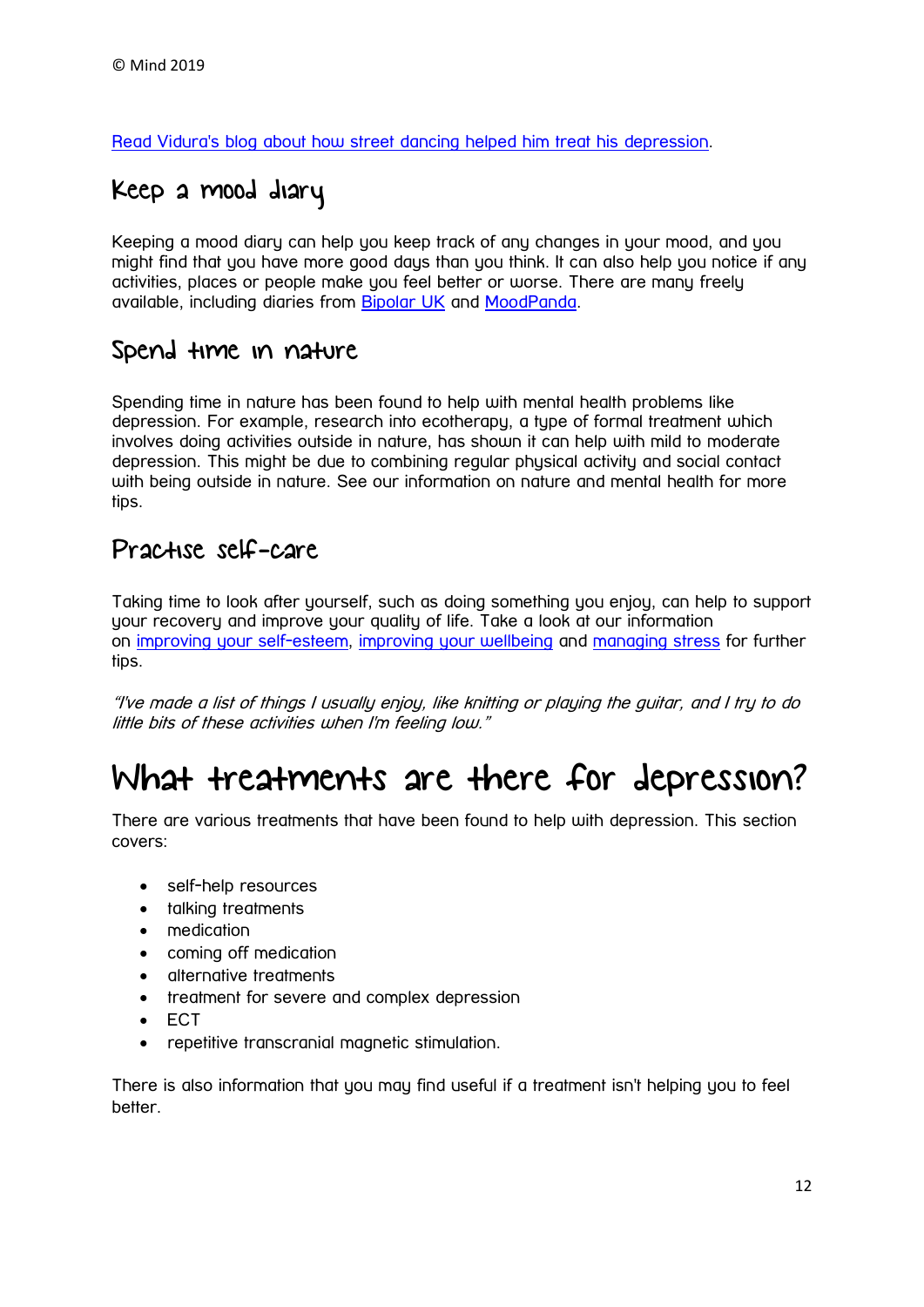**Remember:** you have a right to be involved in your treatment.

The sort of treatment you're offered for depression will depend on how much your symptoms are affecting you, and it should take into account your personal preference for what sort of treatment you find helps you.

See our pages on [seeking help for a mental health problem](https://www.mind.org.uk/information-support/guides-to-support-and-services/seeking-help-for-a-mental-health-problem/) for more information on speaking to your doctor and having your voice heard.

"I really struggled with the SSRIs, even though my GP told me that was the only course of action. They made me feel worse than I did to start with, then incredibly tired. I fought for a referral for CBT and in the end it saved me."

## Self-help resources

A self-help resource might be the first treatment option your doctor offers you, especially if your depression is mild. This is because it's available quite quickly, and there's a chance it could help you to feel better without needing to try other options.

Self-help could be delivered through:

- A self-help programme. For example, your GP might recommend you work through a self-help programme, often called a self-help manual. A healthcare professional should provide you with support and check your progress, either face-to-face or over the phone.
- A computer-based CBT programme for depression. Your GP might refer to this as computerised cognitive behavioural therapy (CCBT). Some people find CCBT helps them understand their depression and challenge negative thoughts. Beating the Blues is an example of a CCBT programme that you might find helpful.
- A physical activity programme. Your GP might recommend that you join a group exercise class. These are specifically designed for people with depression and run by qualified professionals.

## Talking treatments for depression

There are many different talking treatments that can be effective in treating depression:

- [cognitive behavioural therapy](https://www.mind.org.uk/information-support/drugs-and-treatments/cognitive-behavioural-therapy-cbt/) (CBT)
- aroup-based CBT
- interpersonal therapy (IPT)
- behavioural activation
- psychodynamic psychotherapy
- $\bullet$  behavioural couples therapy  $-$  if you have a long-term partner, and your doctor agrees that it would be useful to involve them in your treatment.

Your doctor or mental health professional can talk through the options available in your area and help you find the right kind of talking treatment for you. Unfortunately, we know that in many places NHS waiting lists for talking treatments can be very long.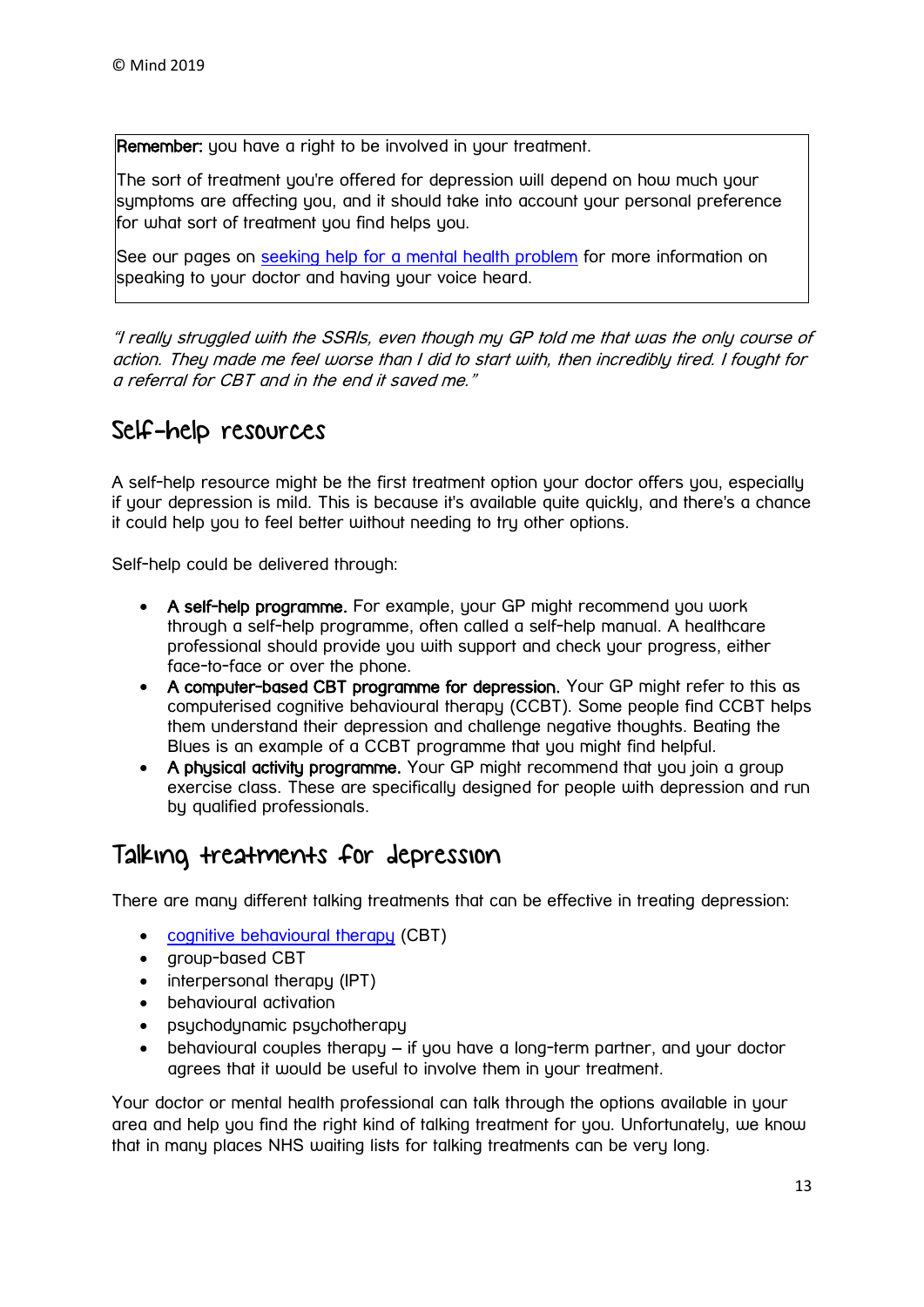Our talking therapy and counselling page has more detail about these therapies, and information on how to access them – through the NHS, charities and privately.

In England, you may be able to refer yourself for therapy via the Improving Access to [Psychological Therapies](https://beta.nhs.uk/find-a-psychological-therapies-service/) (IAPT) programme.

## Should I stop therapy if I start to feel better?

If you're currently receiving a talking treatment, you don't have to stop just because you're feeling better. You can discuss your mood with your therapist and talk about what options might be right for you.

[NICE guidelines](https://www.nice.org.uk/guidance/cg90/chapter/1-Guidance) recommend [CBT](https://www.mind.org.uk/information-support/drugs-and-treatments/cognitive-behavioural-therapy-cbt/) or [mindfulness-based cognitive therapy](https://www.mind.org.uk/information-support/drugs-and-treatments/mindfulness/how-to-learn-mindfulness/) to help you stay well if you've had episodes of depression in the past.

"Talking things through with a counsellor or therapist really helps me to see things more rationally and make connections between reality and inside my head"

## Medication for depression

If self-help, computerised cognitive behavioural therapy or physical activity have not helped you, you might also be offered an antidepressant medication, either on its own or in combination with a talking treatment. There are different types of antidepressant:

- [selective serotonin reuptake inhibitors \(SSRIs\)](https://www.mind.org.uk/information-support/drugs-and-treatments/antidepressants/#ssri)
- [serotonin and norepinephrine reuptake inhibitors \(SNRIs\)](https://www.mind.org.uk/information-support/drugs-and-treatments/antidepressants/#snri)
- tricuclics and tricuclic-related druas
- [monoamine oxidase inhibitors \(MAOIs\)](https://www.mind.org.uk/information-support/drugs-and-treatments/antidepressants/#maoi)
- [other antidepressants](https://www.mind.org.uk/information-support/drugs-and-treatments/antidepressants/#other)

Different people find different medications most helpful. You can talk to your doctor about your options – you might find you need to try out a few different types of medication before you find the one that works for you. See our pages on **[antidepressants](https://www.mind.org.uk/information-support/drugs-and-treatments/antidepressants/)** for more information.

"Antidepressants have helped to put me in a place where I was more able to cope with counselling. This required a lot of hard work and I had to accept a completely different way of thinking"

## Coming off medication

If you are taking medication for depression, it's important not to stop suddenly. Withdrawal symptoms from antidepressants can be difficult to cope with, and stopping suddenly can be dangerous. See our pages on [coming off antidepressants](https://www.mind.org.uk/information-support/drugs-and-treatments/antidepressants/withdrawal-effects-of-antidepressants/#.W7ym69dKiUk) and [coming off](https://www.mind.org.uk/information-support/drugs-and-treatments/medication-stopping-or-coming-off/)  [psychiatric medication](https://www.mind.org.uk/information-support/drugs-and-treatments/medication-stopping-or-coming-off/) for more information.

If you decide to try coming off your medication, it's very important to:

 get support, preferably from others who have come off successfully and from a professional who understands the process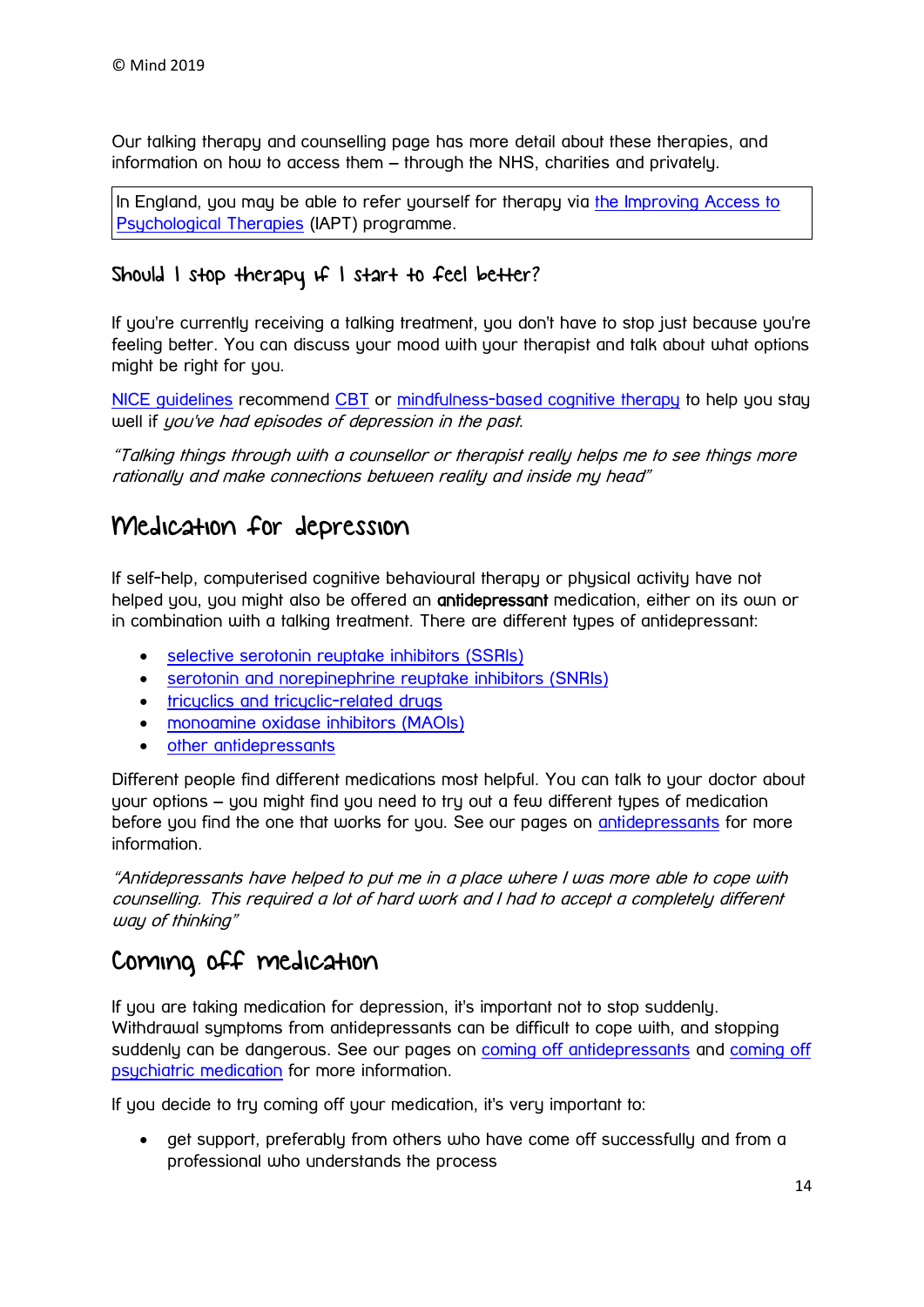- find out the possible risks and how to minimise them
- come off gradually, over a period of time.

[NICE guidelines](https://www.nice.org.uk/guidance/cg90/chapter/1-Guidance#continuation-and-relapse-prevention) recommend that you continue to take your antidepressants for at least six months after your episode of depression ends. If you've experienced several episodes of depression before, you might want to keep taking your medication if you feel it could help you prevent another episode.

"I've had three experiences of reducing/coming off medication all together with my GP: one was a successful reduction that led to 5 years full time work whilst the other two led to what I believe was 'rebound psychosis' (rather than 'a return to my underlying illness'). I believe this happened because I came off medication too quickly ie over months rather than over a year or more"

## Alternative treatments

There are also options you can try instead of, or alongside, medication and talking treatments. These include:

- [arts therapies](https://www.mind.org.uk/information-support/drugs-and-treatments/arts-and-creative-therapies/)
- **•** [alternative and complementary therapies](https://www.mind.org.uk/information-support/drugs-and-treatments/complementary-and-alternative-therapies/)
- [mindfulness](https://www.mind.org.uk/information-support/drugs-and-treatments/mindfulness/)
- [ecotherapy](https://www.mind.org.uk/information-support/tips-for-everyday-living/nature-and-mental-health/)
- [peer support.](https://www.mind.org.uk/information-support/guides-to-support-and-services/peer-support-directory/)

Your doctor may be able to refer you to some of these. You can also contact your local Mind to find out what they have available.

"Taking care of my diet and body, talking and alternative methods work far better for me"

## Treatment for severe and complex depression

If your depression is severe and complex, your doctor should refer you to specialist mental health services. They can discuss with you the following options:

- Trying talking treatments and medication again. Your healthcare team may suggest a different medication, or a combination of drugs with other treatments.
- Medication for psychotic symptoms. If you are experiencing depression with psychotic symptoms, your healthcare team may prescribe antipsychotic medication alongside your current treatment plan. See our pages on **[psychosis](https://www.mind.org.uk/information-support/types-of-mental-health-problems/psychosis/)** and [antipsychotics](https://www.mind.org.uk/information-support/drugs-and-treatments/antipsychotics/) for more information.
- Crisis resolution services. A crisis resolution and home treatment (CRHT) team is a team of mental health professionals who can support you at your home during a mental health crisis, rather than going into hospital. See our page on crisis [services](https://www.mind.org.uk/information-support/guides-to-support-and-services/crisis-services/) for more information.
- Hospital admission. If you are severely depressed and at risk of suicide, self-harm or self-neglect, you may need to be cared for in hospital as an in-patient. A hospital can provide a safe and supportive environment if you are in a state of distress. See our page on **[hospital admission](https://www.mind.org.uk/information-support/guides-to-support-and-services/crisis-services/hospital-admission/)** for more information.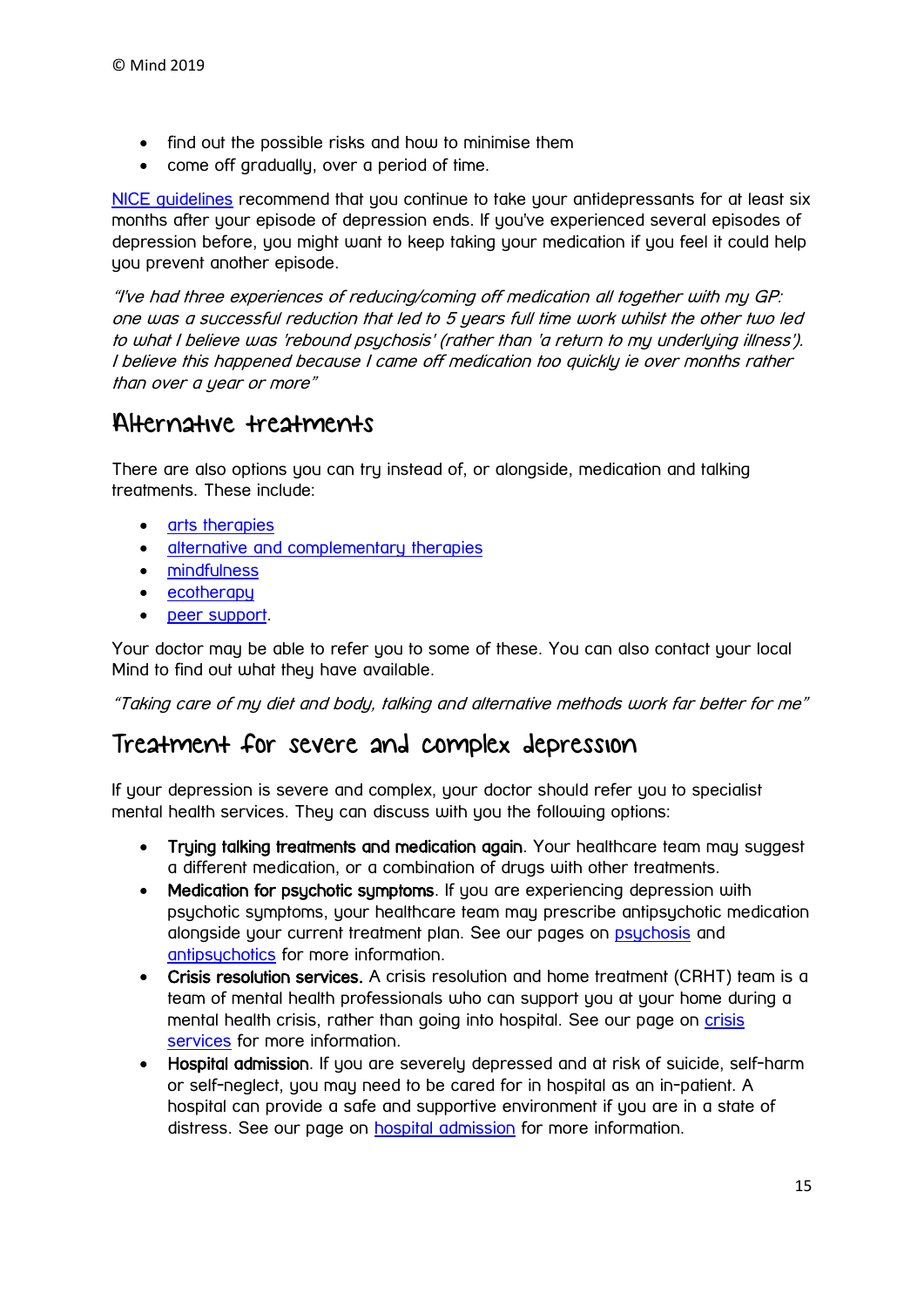"A majority of the treatments I tried were ineffective – but at crisis point, about to be admitted to a psychiatric hospital, I started Interpersonal Psychotherapy and Sertraline. I can honestly say that they saved my life."

# ECT

Electroconvulsive therapy (ECT) should only be considered a treatment option for depression in extreme circumstances.

According to [NICE guidelines,](https://www.nice.org.uk/guidance/ta59/chapter/1-guidance) this could be if you're experiencing a long and severe period of depression, and either:

- other treatments have not worked, or
- the situation is life-threatening.

If you feel like you're in this situation, your doctor should discuss this option with you in a clear and accessible way before you make any decisions.

See our pages on [ECT](https://www.mind.org.uk/information-support/drugs-and-treatments/electroconvulsive-therapy-ect/) for more information about this treatment and when it can be performed. Also see our legal pages on [consent to treatment](https://www.mind.org.uk/information-support/legal-rights/consent-to-treatment/) and the [Mental Capacity Act](https://www.mind.org.uk/information-support/legal-rights/mental-capacity-act-2005/)  [2005](https://www.mind.org.uk/information-support/legal-rights/mental-capacity-act-2005/) for information about your legal rights regarding treatment.

## Repetitive transcranial magnetic stimulation

According to [NICE guidelines,](https://www.nice.org.uk/guidance/ipg542/chapter/3-The-procedure) you might be offered repetitive transcranial magnetic stimulation for severe depression that has not responded to other treatments.

Treatment involves daily sessions of about 30 minutes, lasting for a number of weeks.

The NICE guidelines say that it's safe enough and works well enough to be offered on the NHS. Currently this treatment is available at a limited number of NHS trusts and some private clinics.

### Is neurosurgery ever used to treat depression?

Neurosurgery for mental disorder (NMD) is only performed very rarely, in extreme circumstances. NMD is only offered if all other treatments have failed and cannot ever be performed without your consent. See our pages on **[NMD](https://www.mind.org.uk/information-support/drugs-and-treatments/neurosurgery-for-mental-disorder-nmd/)** for more information.

## What if I don't feel better?

Different things work for different people, so if a particular medication or talking treatment doesn't work for you, your doctor should offer an alternative.

It's important to remember that recovery is a journey, and it won't always be straightforward. You might find it more helpful to focus on learning more about yourself and developing ways to cope, rather than trying to get rid of every symptom of your depression.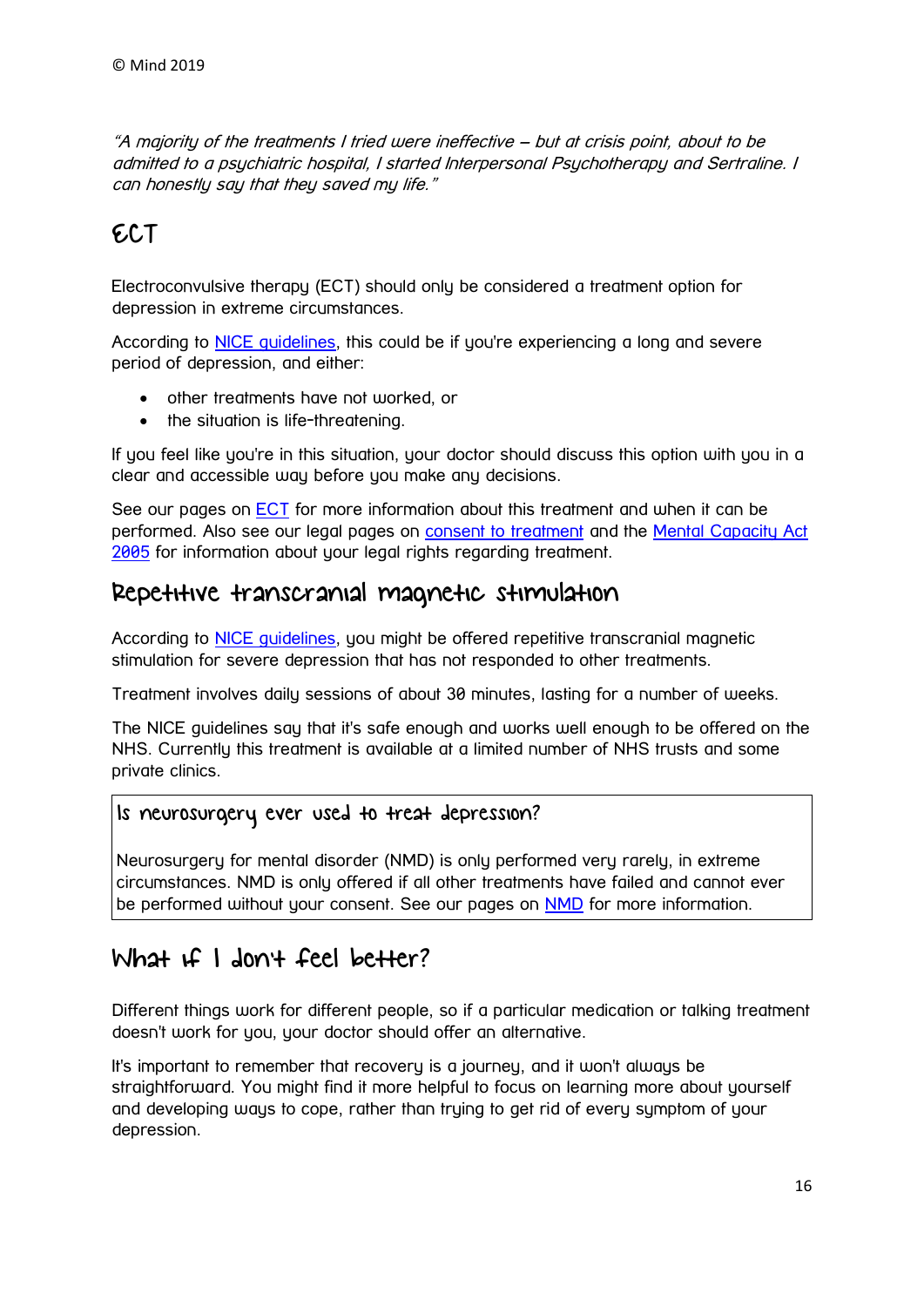# <span id="page-16-0"></span>How can friends and family help?

This information is for friends and family who want to support someone with depression.

The support of friends and family can play a very important role in someone recovering from depression. Here are some suggestions for how you can help.

- Support them to get help. You can't force anyone to get help if they don't want it, so it's important to reassure your loved one that it's OK to ask for help, and that there is help out there. See our pages on [how to support someone else to seek](https://www.mind.org.uk/information-support/guides-to-support-and-services/seeking-help-for-a-mental-health-problem/helping-someone-else-seek-help/)  [help for their mental health](https://www.mind.org.uk/information-support/guides-to-support-and-services/seeking-help-for-a-mental-health-problem/helping-someone-else-seek-help/) for more information.
- Be open about depression. Lots of people can find it hard to open up and speak about how they're feeling. Try to be open about depression and difficult emotions, so your friend or family member knows that it's OK to talk about what they're experiencing.

"The best things that friends and family can do is simply listen. They often don't need to say anything, just being willing to listen to your problems makes you feel less alone and isolated"

• Keep in touch. It might be hard for your loved one to have the energy to keep up contact, so try to keep in touch. Even just a text message or email to let them know that you're thinking of them can make a big difference to how someone feels.

"Talking... not even talking about how I felt. Just talking about stupid things that didn't matter over coffee, without pressure and knowing that I can talk about the tough stuff if I  $\mu$ ant to"

• Don't be critical. If you've not experienced depression yourself, it can be hard to understand why your friend or family member can't just 'snap out of it'. Try not to blame them or put too much pressure on them to get better straight away – your loved one is probably being very critical and harsh towards themselves already. Mind's information about depression can help you learn more about it.

"Just a simple call or text asking me how I am helps. I don't want sympathy, just to know they are there if I need them"

- Keep a balance. If someone is struggling, you might feel like you should take care of everything for them. While it might be useful to offer to help them do things, like keep on top of the housework or cook healthy meals, it's also important to encourage them to do things for themselves. Everyone will need different support, so talk to your friend or family member about what they might find useful to have your help with, and identify things they can try to do themselves.
- Take care of yourself. Your mental health is important too, and looking after someone else could put a strain on your wellbeing. See our pages on coping as a [carer,](https://www.mind.org.uk/information-support/helping-someone-else/carers-friends-and-family-a-guide-to-coping/) [managing stress](https://www.mind.org.uk/information-support/tips-for-everyday-living/stress/) and [maintaining your wellbeing](https://www.mind.org.uk/information-support/tips-for-everyday-living/wellbeing/) for more information on how to look after yourself.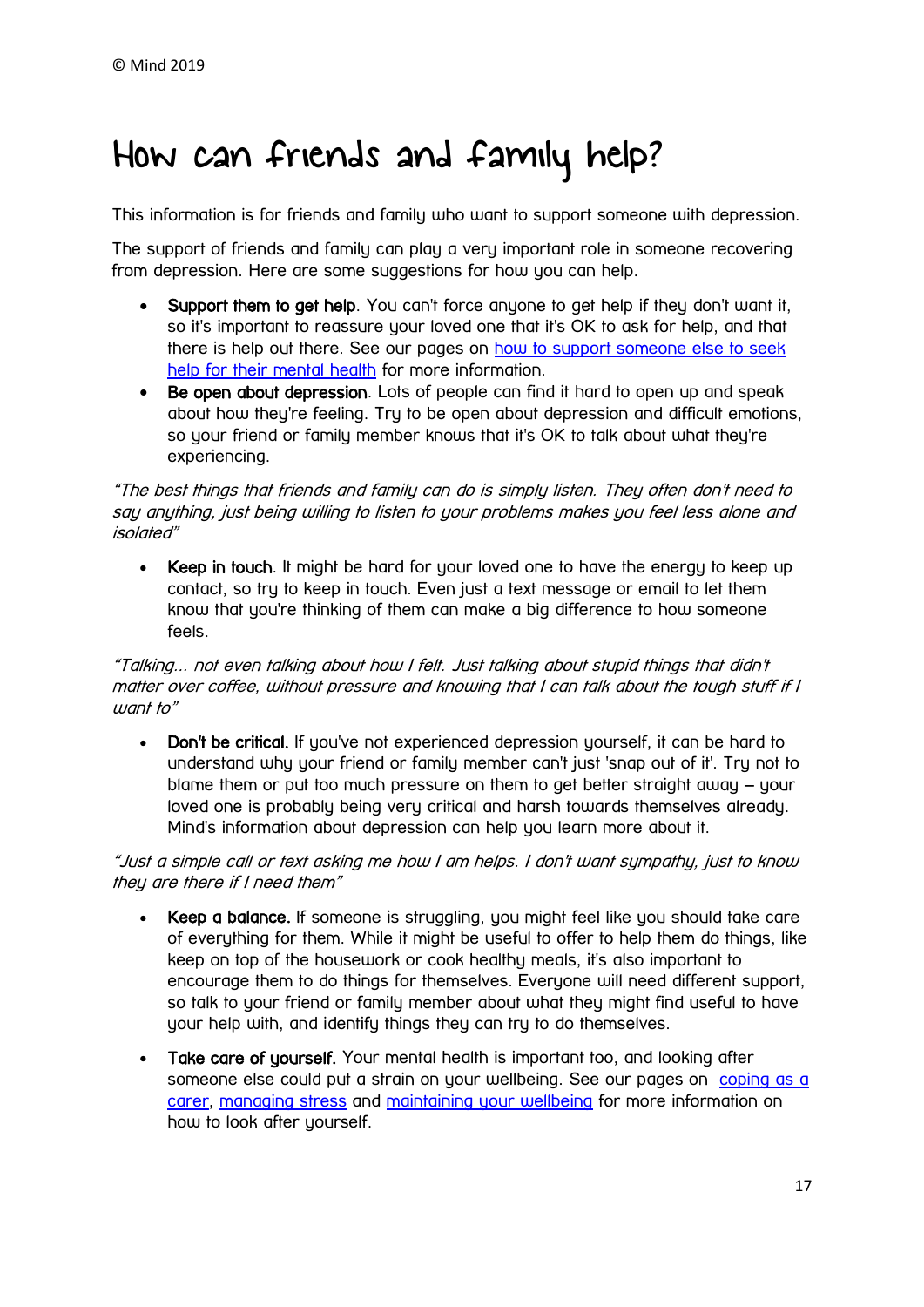"Listen carefully, don't judge and most of all, don't say, 'Cheer up.' It's just not that simple. Sometimes solutions are unnecessary, so don't feel you have to provide one."

# <span id="page-17-0"></span>Useful contacts

## Mind's services

- Helplines all our helplines provide information and support bu phone and email. Our Blue Light Infoline is just for emergency service staff, volunteers and their families.
	- $\circ$  Mind's Infoline 0300 123 3393, info@mind
	- $\circ$  Mind's Legal Line 0300 466 6463, legal@mind
	- $\circ$  Blue Light Infoline 0300 303 5999, bluelightinfo@mind
- Local Minds there are over 140 local Minds across Enaland and Wales which provide services such as [talking treatments,](https://www.mind.org.uk/information-support/drugs-and-treatments/talking-treatments/) [peer support,](https://www.mind.org.uk/information-support/drugs-and-treatments/peer-support/) and [advocacy.](https://www.mind.org.uk/information-support/guides-to-support-and-services/advocacy/) Find [your local Mind here,](https://www.mind.org.uk/information-support/local-minds/) and contact them directly to see how they can help.
- Elefriends is a supportive online community for anyone experiencing a mental health problem. See our [Elefriends page](https://www.mind.org.uk/elefriends/) for details.

### Anxiety UK

03444 775 774 (Monday–Friday 9.30am–5.30pm) [anxietyuk.org.uk](http://www.anxietyuk.org.uk/) Advice and support for people living with anxiety.

### Big White Wall

#### [bigwhitewall.com](http://www.bigwhitewall.com/)

Online community for adults experiencing emotional or psychological distress. You need a paid subscription or NHS referral to join, although it is free for people living in some areas.

#### British Association for Counselling and Psychotherapy (BACP)

01455 883 300 [bacp.co.uk](https://www.bacp.co.uk/) Provides a directory of accredited therapists.

#### Campaign Against Living Miserably (CALM)

0800 58 58 58 (5pm-midnight daily) Webchat (5pm-midnight daily) [thecalmzone.net](https://thecalmzone.net/) Offers support for men who are feeling down or in crisis.

#### Cruse Bereavement Care

0808 808 1677 [cruse.org.uk](http://www.cruse.org.uk/) Charity providing information and support after someone you know has died.

#### Depression UK

#### [depressionuk.org](http://www.depressionuk.org/)

A self-help organisation made up of individuals and local groups.